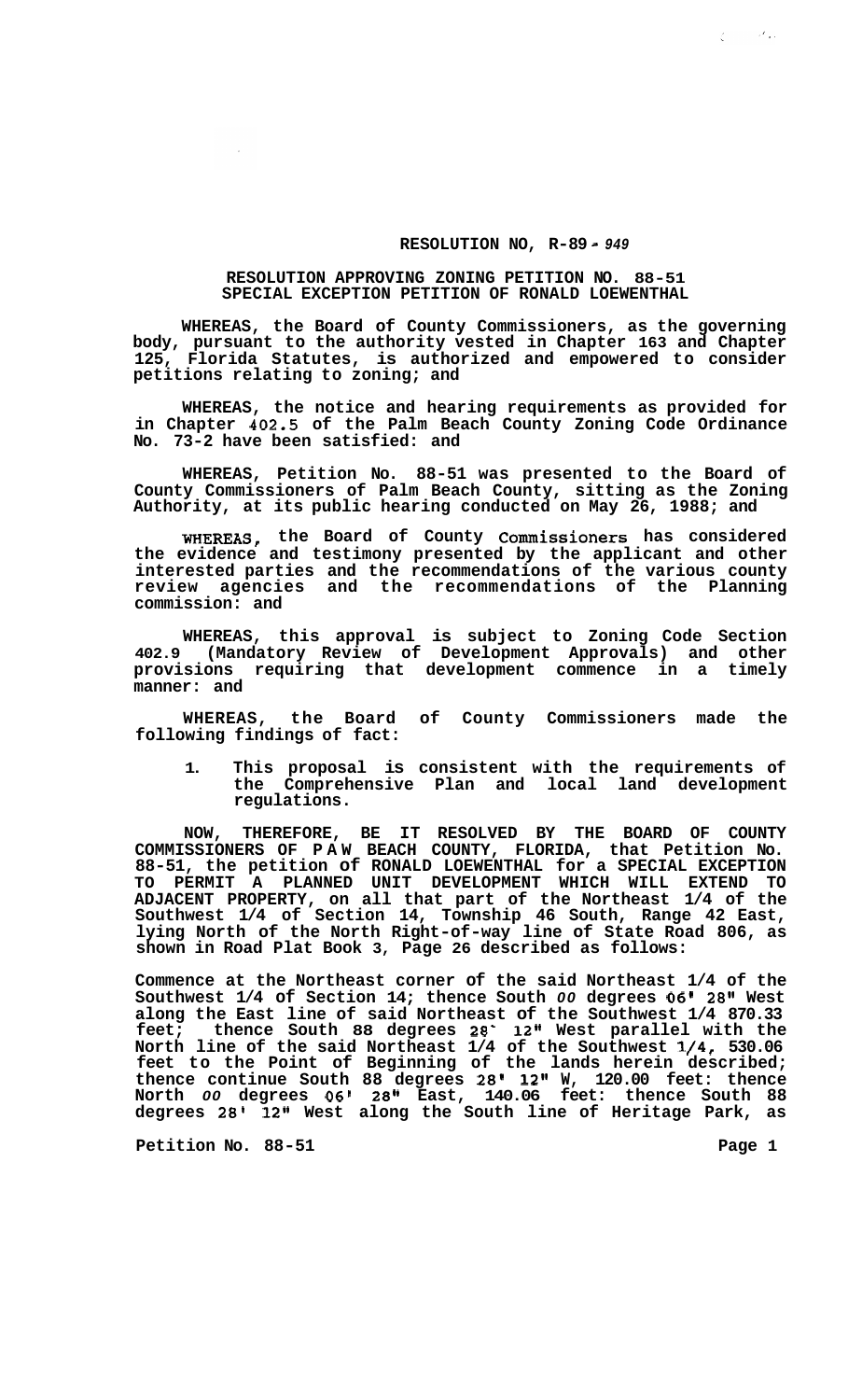**recorded in Plat Book 52, pages 75 and 76, 526.34 feet; thence South** *00* **degrees 18' 38" East, parallel with and 177.00 feet East of the West line of the said Northeast 1/4 of the Southwest 1/4, 649.82 feet; thence Easterly along the North Right-of-way line of State Road 806, being the arc of a circular curve to the right, having a radius of 1,871.73 feet, an arc distance of 585.34 feet**  to a Point of Tangency; thence continue North 89 degrees 18' 46" **East along the said North Right-of-way line, 66.81 feet; thence North** *00* **degrees 06' 28" East, 428.52 feet to the Point of Beginning, being located on the north side of Atlantic Avenue, approximately .1 mile west of Sims Road, in a RM-Multiple Family Residential Zoning District (Medium Density), was approved as advertised, subject to the following conditions:** 

- **1. Prior to certification, the master plan shall be amended to indicate the following:** 
	- **a. Required twenty-five (25) foot perimeter buffer**
	- **b. Detailed open space calculations pursuant to Section 500.21.J of the Zoning Code.**
	- **c. Minimum right-of-way and access tract widths and lengths meeting the requirements of the subdivision and platting regulations.**
	- **d. The language on the master plan which currently reads "Future development subject to Board approval1\* shall be amended to read IIFuture residential development shall be subject to the approval of the Board of County CommissionersI1.**
- **2. The developer shall provide discharge control and treatment for the stormwater runoff in accordance with all applicable agency requirements in effect at the time of the permit application. However, at a minimum, this development shall retain onsite the first one inch of the stormwater runoff. The drainage system shall be maintained in an acceptable condition as approved by the County Engineer.**
- **3. Within 90 days of approval of this project, the property owner shall convey to Palm Beach County by road right-of-way warranty deed required for the construction of right-of-way of a right turn lane, north approach, on Sims Road at West Atlantic Avenue a minimum of 12 feet in width, 100 feet in length and a taper length of 180 feet free of all encumbrances and encroachments. Petitioner shall provide Palm Beach County with sufficient documentation acceptable to the acquisition to ensure that the property is free of all encumbrances and encroachments. Right-of-way conveyances shall also include I'Safe Sight Corners"**

**Petition No. 88-51 Page** *2*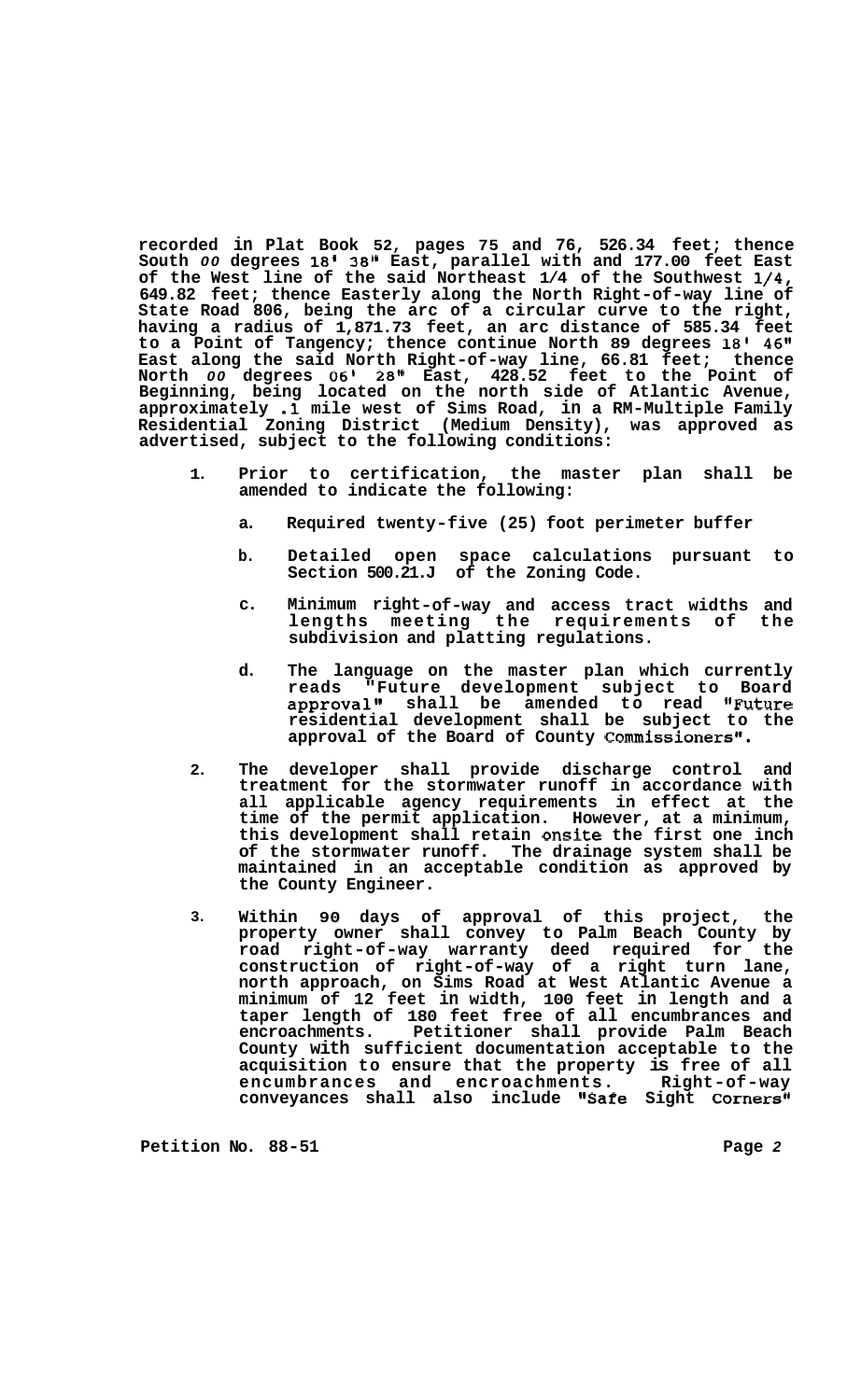**where appropriate at intersections as determined by the County Engineer.** 

- **4. The property owner shall construct a left turn lane, south approach on Sims Road at the project Is entrance road concurrent with improvements with the first plat, (no entrance shall be permitted onto West Atlantic Avenue). Construction shall be completed prior to the issuance of any Certificate of Occupancy and may be accomplished with the use of striping.**
- **5. The property owner shall provide to Palm Beach County a**  road drainage easement within the project's internal **lake system which is adjacent to the property capable of accommodating all runoff from those segments of West Atlantic Avenue and Sims Road along the property frontage and for a maximum 400 ft. distance each side of the property boundary lines along West Atlantic Avenue and Sims Road. The drainage system within the project shall have sufficient retention/detention capacity to meet the storm water discharge requirements of the applicable County Control District and South Florida Water Management District. The design of the system shall assume the ultimate Thoroughfare Plan Section road drainage runoff.**
- **6. The property owner shall pay a Fair Share Fee in the amount and manner required by the "Fair Share**  Contribution for Road Improvements Ordinance<sup>s1</sup> as it **presently exists or as it may from time to time be amended. The Fair Share Fee for this project presently is \$804.00 per single family home under 2,000 square feet and \$1,045.00 per single family home over 2,000 square feet.**
- *7.*  **Sewer service is available to the property. Therefore, no septic tank shall be permitted on the site.**
- *8.*  **Water service is available to the property. Therefore, no well shall be permitted on the site to provide potable water.**
- **9. All property included in the legal description of this petition shall be subject to a Declaration of Restrictions and Covenants acceptable to the County Attorney's Office which shall provide, among other**  things, for: Formation of a single "master" property **owner's association, and automatic membership in the llmasterll association by any party holding title to any portion of the property included in the planned unit development.**
- **10. Failure to comply with the conditions herein may result in the denial or revocation of a building permit; the**

Petition No. 88-51 **Page 3 Page 3**